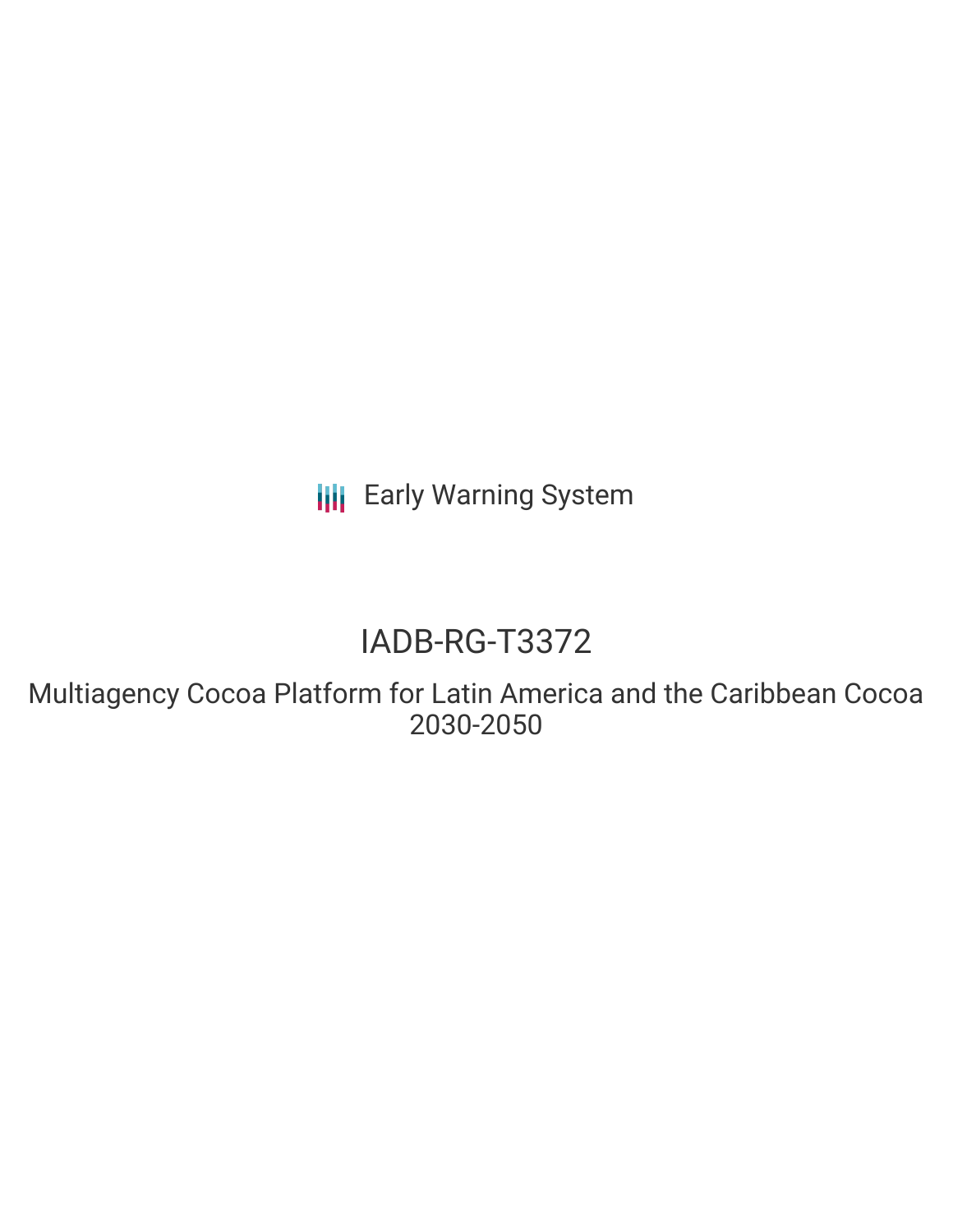

#### **Quick Facts**

| <b>Financial Institutions</b>  | Inter-American Development Bank (IADB)   |
|--------------------------------|------------------------------------------|
| <b>Status</b>                  | Approved                                 |
| <b>Bank Risk Rating</b>        | C.                                       |
| <b>Borrower</b>                | Regional                                 |
| <b>Sectors</b>                 | Agriculture and Forestry, Infrastructure |
| <b>Investment Type(s)</b>      | Grant                                    |
| <b>Investment Amount (USD)</b> | $$0.45$ million                          |
| <b>Project Cost (USD)</b>      | $$0.45$ million                          |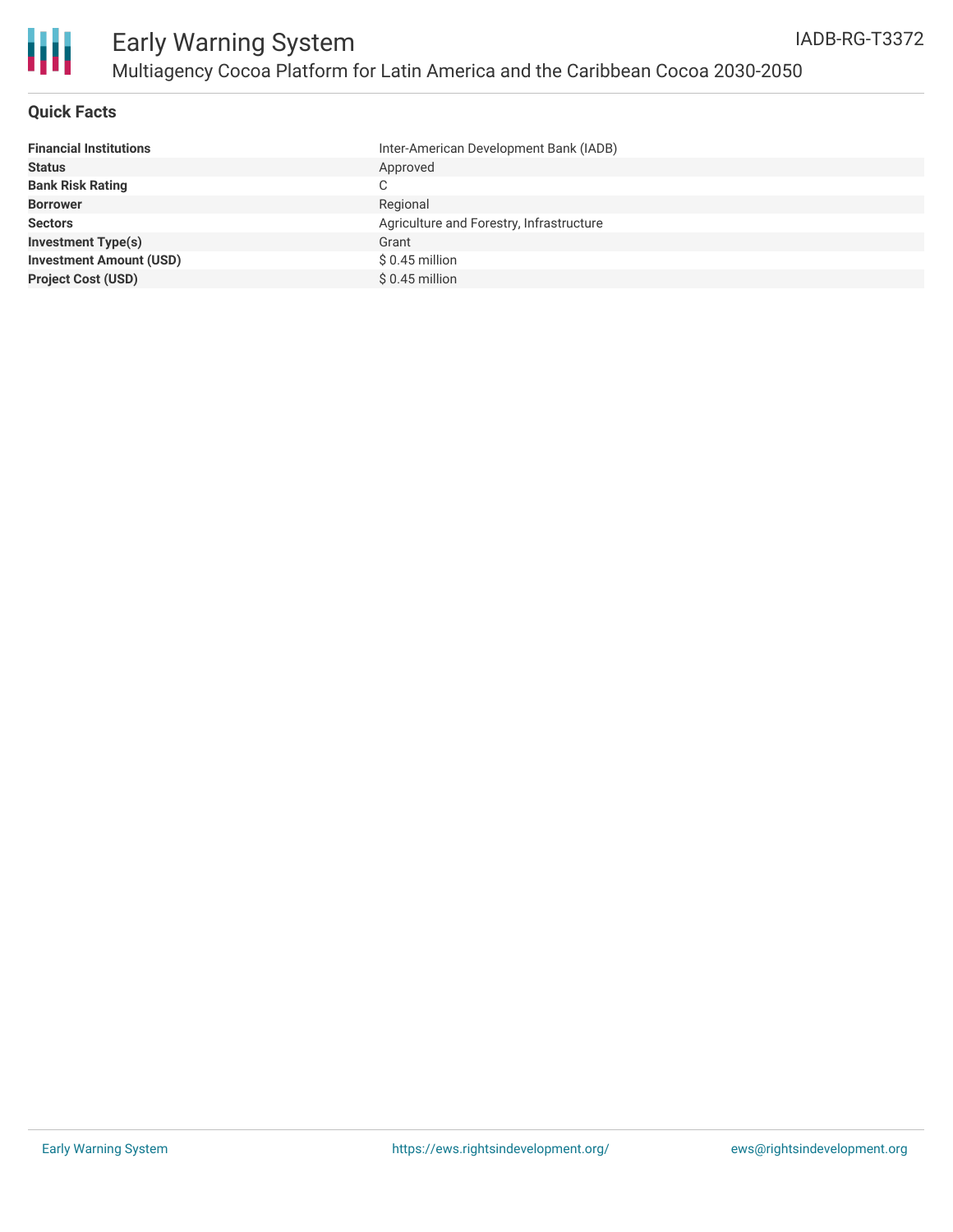



## **Project Description**

According to the bank, the proposed technical cooperation is aimed at developing technologies and proposals for state regulations that allow positioning the multi-agency platform at the regional level and improving the institutional capacities of each of the member countries, taking advantage of the knowledge generated by the countries of the platform and the collaborative work of the multidisciplinary teams of each partner country.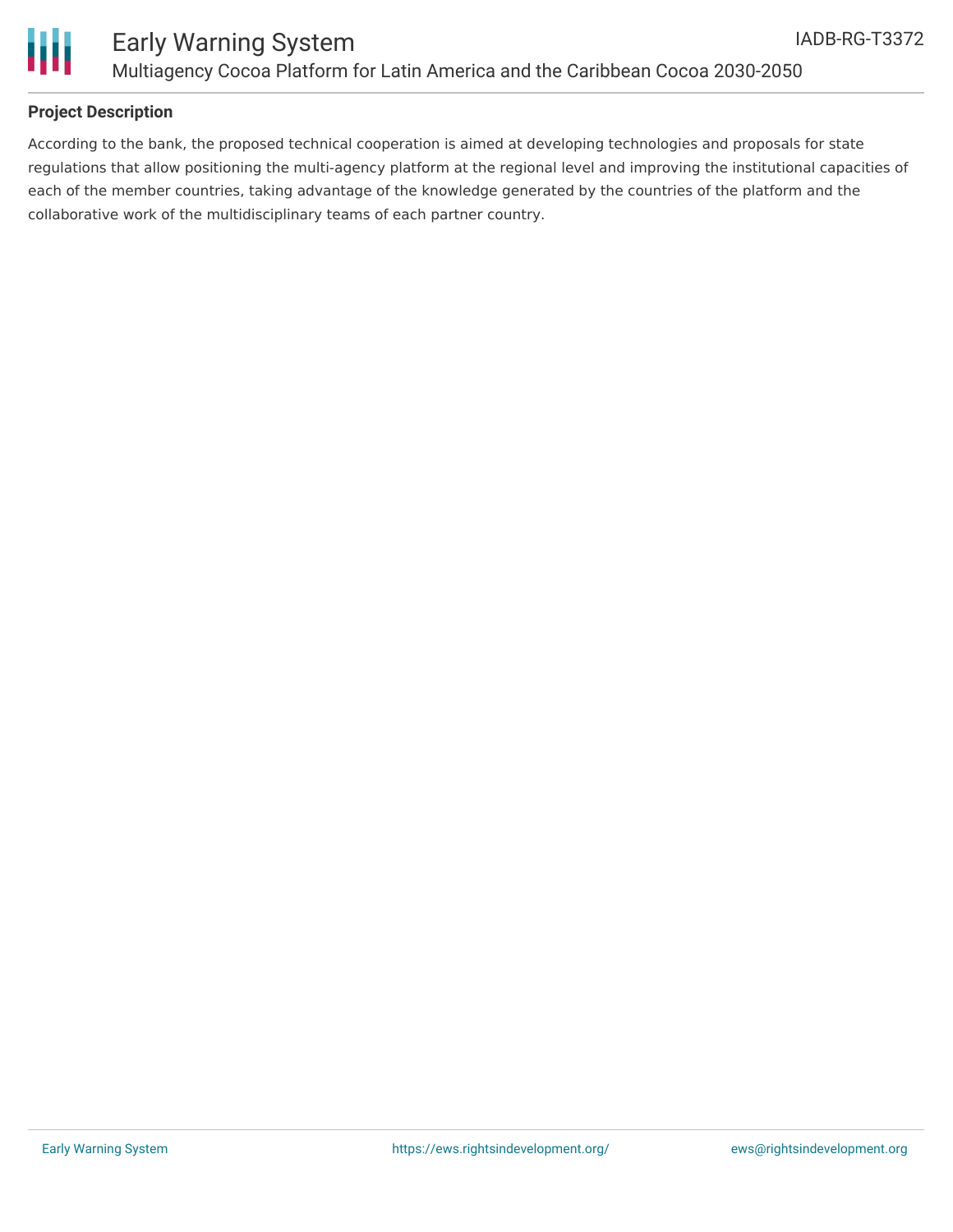

# Ш

## Early Warning System Multiagency Cocoa Platform for Latin America and the Caribbean Cocoa 2030-2050

## **Investment Description**

• Inter-American Development Bank (IADB)